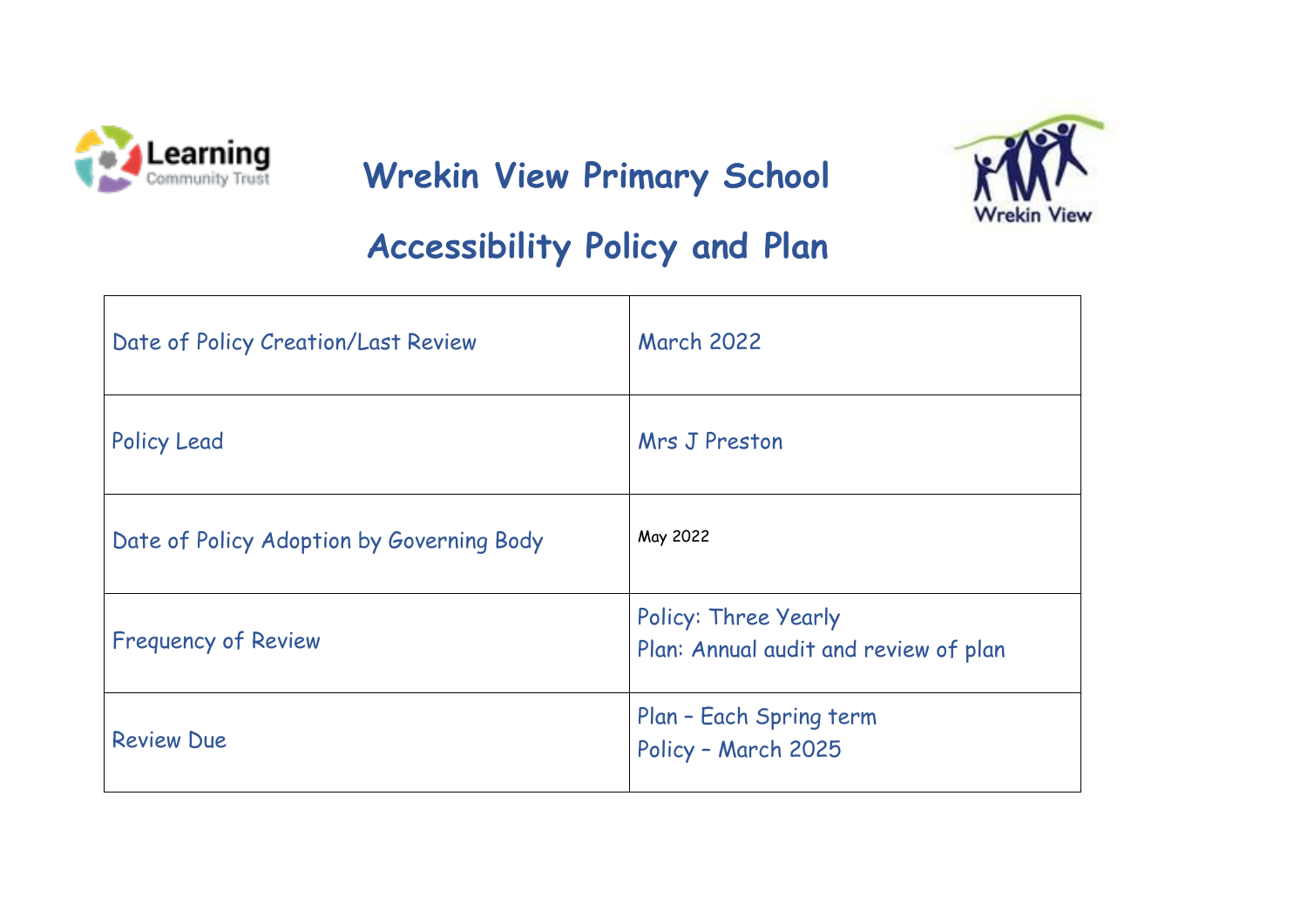#### **Accessibility Policy**

#### **Introduction**

The Equality Act 2010 aims to protect people with disabilities and prevent disability discrimination. It provides legal rights for people with disabilities in all areas of life, including education. It is unlawful for a school to treat people with disabilities unfavourably. Schools have a general duty that states all public authorities are legally required, when exercising their functions, to have due regard to the need to eliminate discrimination and harassment that is unlawful under The Equality Act 2010. We recognise that these duties reflect the international human rights standards as expressed in the UN Convention on the Rights of the Child, UN Convention of Rights of People with Disabilities and the Human Rights Act 1998.

When considering The Equality Act, 2010 we will consider how we ensure equality for the protected characteristics: age, sex, race, religion or belief, sexual orientation, gender reassignment, pregnancy or maternity, marriage and disability identified in the Equality Act. Unfavourable treatment could include direct discrimination, indirect discrimination, discrimination by association or discrimination arising from a disability or harassment. The Act contains further guidance on the meanings of these definitions.

In addition, the Special Educational Needs and Disability Code of Practice: 0 to 25 years gives practical guidance on how to identify and assess children with SEN and disabilities. Since Sept 2014, Local Authorities and schools have been obliged to take account of this Code, as well as the Children and Families Act 2014. Other related legislation and guidance which could be read alongside this policy are:

- Reasonable adjustments for disabled pupils (2012)
- Supporting pupils at school with medical conditions (2014)

#### **Our School Aims:**

Our school aims to offer the best possible environment for all children to come to learn readily and easily. The inclusive environment is welcoming, caring and friendly. In this environment the children receive a curriculum based on the best possible educational opportunities to allow full potential to be achieved. It is our aim that staff are equally well supported with any disabilities or we will make reasonable adjustments to accommodate their needs.

Our school caters for all abilities and needs. We value each individual, each contribution from children, parents, staff and the wider community. Positive attitudes of well-being and good behaviour are encouraged through mutual trust and respect; the cornerstones being praise, appreciation, encouragement and success. We recognise that every individual has qualities and strengths to offer and we aim to foster good relationships between all pupils with or without the protected characteristics.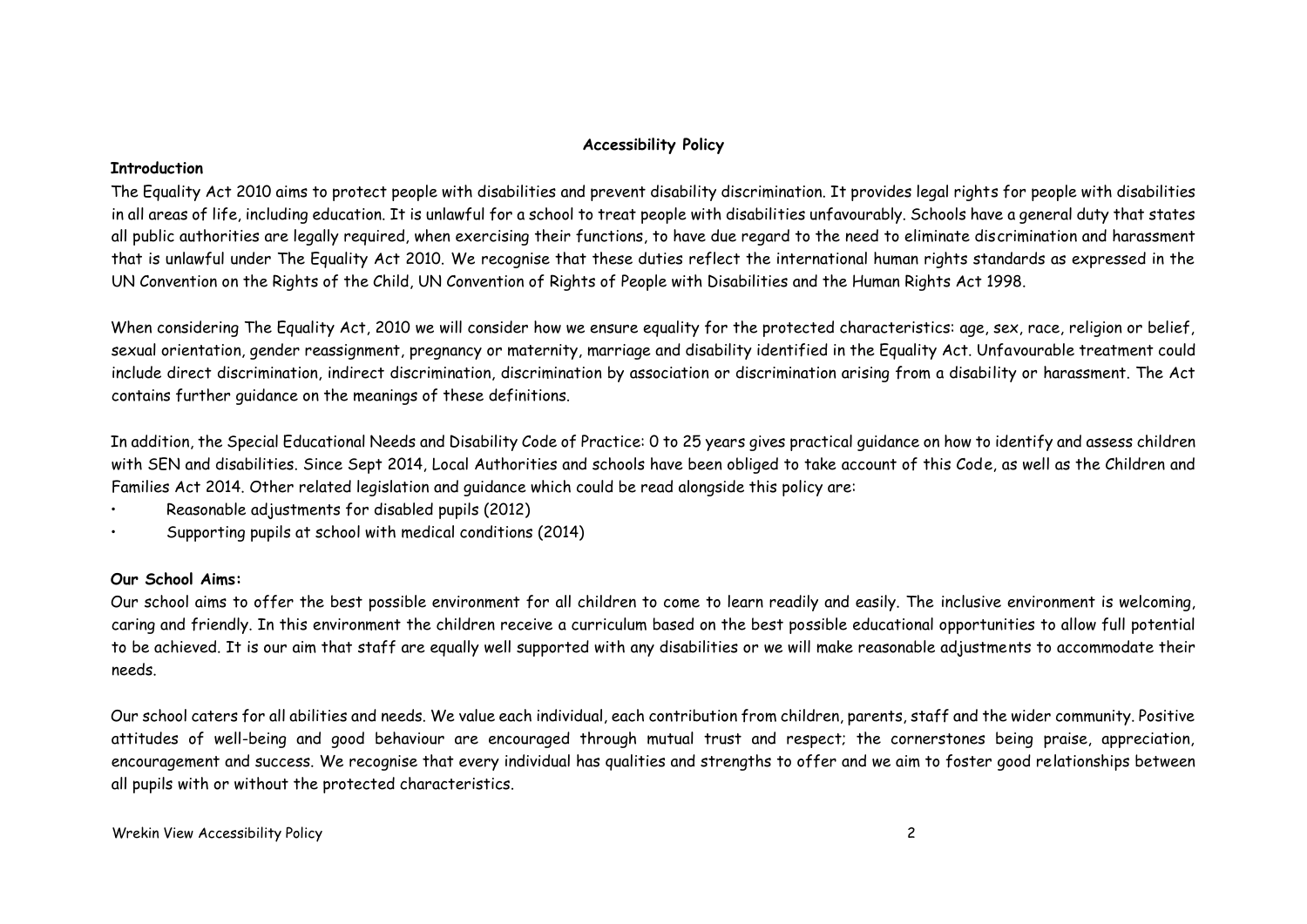We will ensure that the General Duties and the Specific Duty identified in the Act are adhered to, and our accessibility plan outcomes are published on the website.

#### **Admissions**

Wrekin View Primary School is committed to providing all children every opportunity to achieve their potential in every aspect of school life. When a request is received from parents or the Local Authority for a pupil to attend the school, advice from Support Services and other relevant professionals will be sought where necessary, to enable an assessment of the individual's needs to be made. This will include access to the various areas of the school premises and the requirements of the school curriculum. Parents and carers of pupils with disabilities will be consulted to identify and, wherever possible, to remove any obstacles to learning. Such obstacles could include physical, sensory, learning difficulties or emotional or social development as well as the learning environment experienced within the school. Wrekin View Primary School comprises mainly a single storey building with part of it having 4 steps due to the nature of the site. Whilst the Equality Act does not require schools to change their premises, it does require long term plans to be made for improving access to the premises. Therefore, inside we have a sloped ramp linking the KS1 and KS2 areas of school and a sloped ramp connecting the school to the MUGA as well as a sloped ramp giving access to the Year 3 entry into school.

#### **Curriculum Offer**

The staff at Wrekin View Primary School value pupils of different abilities. The school curriculum is implemented to meet the specific needs of individuals and groups of children by:

- Setting suitable learning challenges, including interventions on Individual SEND Plans as well as differentiated planning; Responding to children's diverse learning needs;
- Overcoming potential barriers to learning for individuals and groups of pupils, by accessing adult support, intervention programmes, tailored speech and language therapy programmes, use of ICT, braille and visual aids
- Using Makaton
- Ensuring individuals are able to access other curricular opportunities outside the school curriculum such as school trips, after school clubs, sports, theme days and other special events.

When planning their work and arranging their classrooms, the staff will take into account the abilities and needs of all the children and provide differentiated work accordingly. This may involve modifying learning objectives, teaching styles and access strategies. At Wrekin View Primary we value a multi-sensory learning approach and children regularly use visual / auditory cues to support their learning.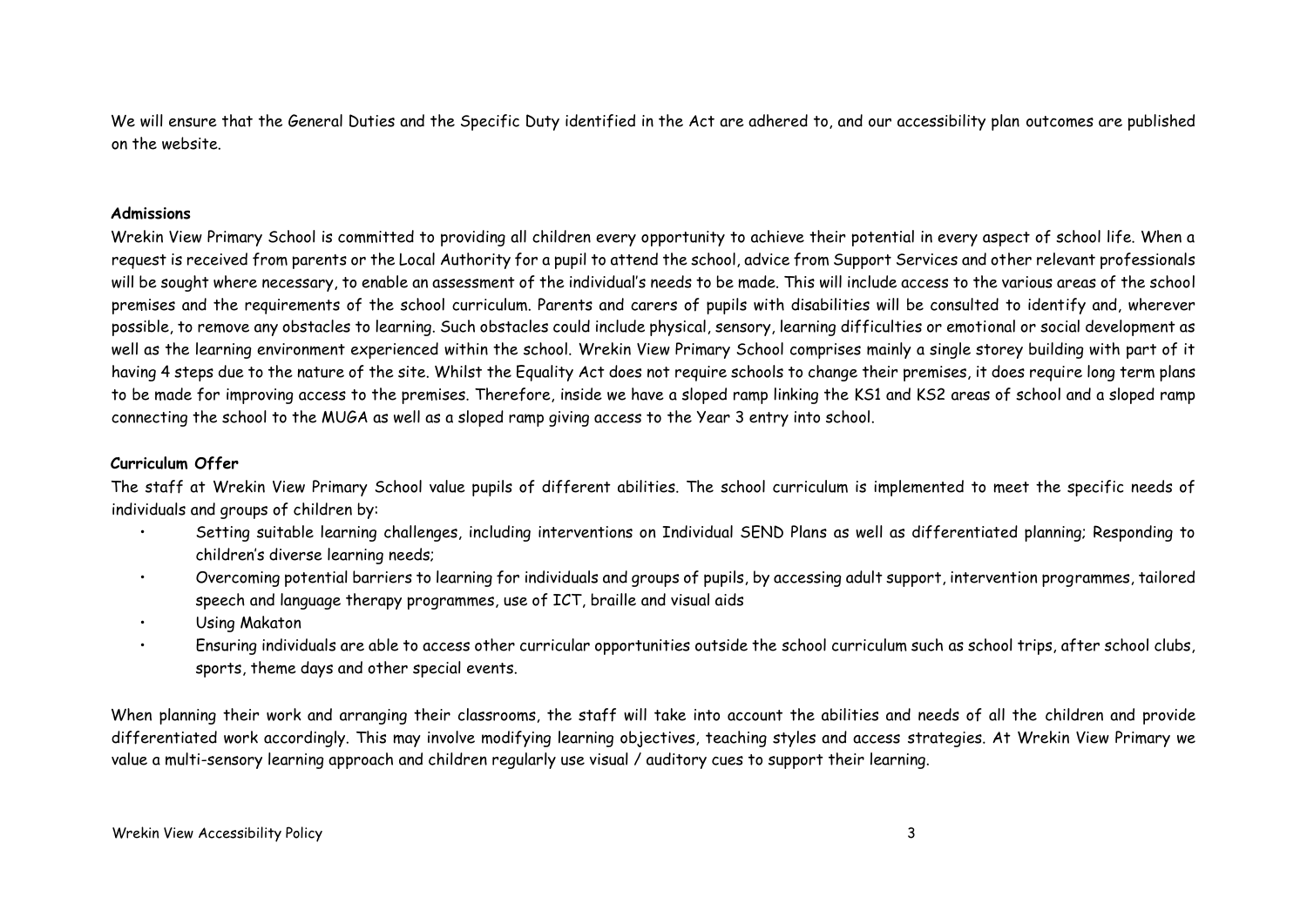Support staff are deployed according to their strengths, abilities and training. They provide very effective support and work closely with class teachers to ensure that the pupils make good progress towards their individual targets. Training is given to teachers and teaching assistants to teach and support pupils with a specific disability.

Most written information is presented in different formats to make it accessible. This includes:

- Differentiation of work activities;
- Visual timetables;
- Now and Next boards;
- Visual presentation of information and cue cards;
- Use of Symwriter to develop independent recording and writing
- Use of appropriate fonts and font sizes;
- Use of coloured backgrounds on IWB or coloured paper;
- Using an enlarged font for people with Visual Impairment

The school is aware that the Local Authority is able to provide translation services and Braille copies as required. We also work closely with the Sensory Inclusion Service, taking advice from them on supporting specific pupils and using any equipment required.

Monitoring of progress will be carried out by class teachers, the Headteacher, SEND Co-ordinator and other staff as appropriate and used to inform future planning of provisions to meet each individual's needs. This could include applying for examination concessions when appropriate.

The Accessibility Policy will be reviewed every three years but the Accessibility Plan will be reviewed annually, to reflect the changing needs of our school population.

### Accessibility Plan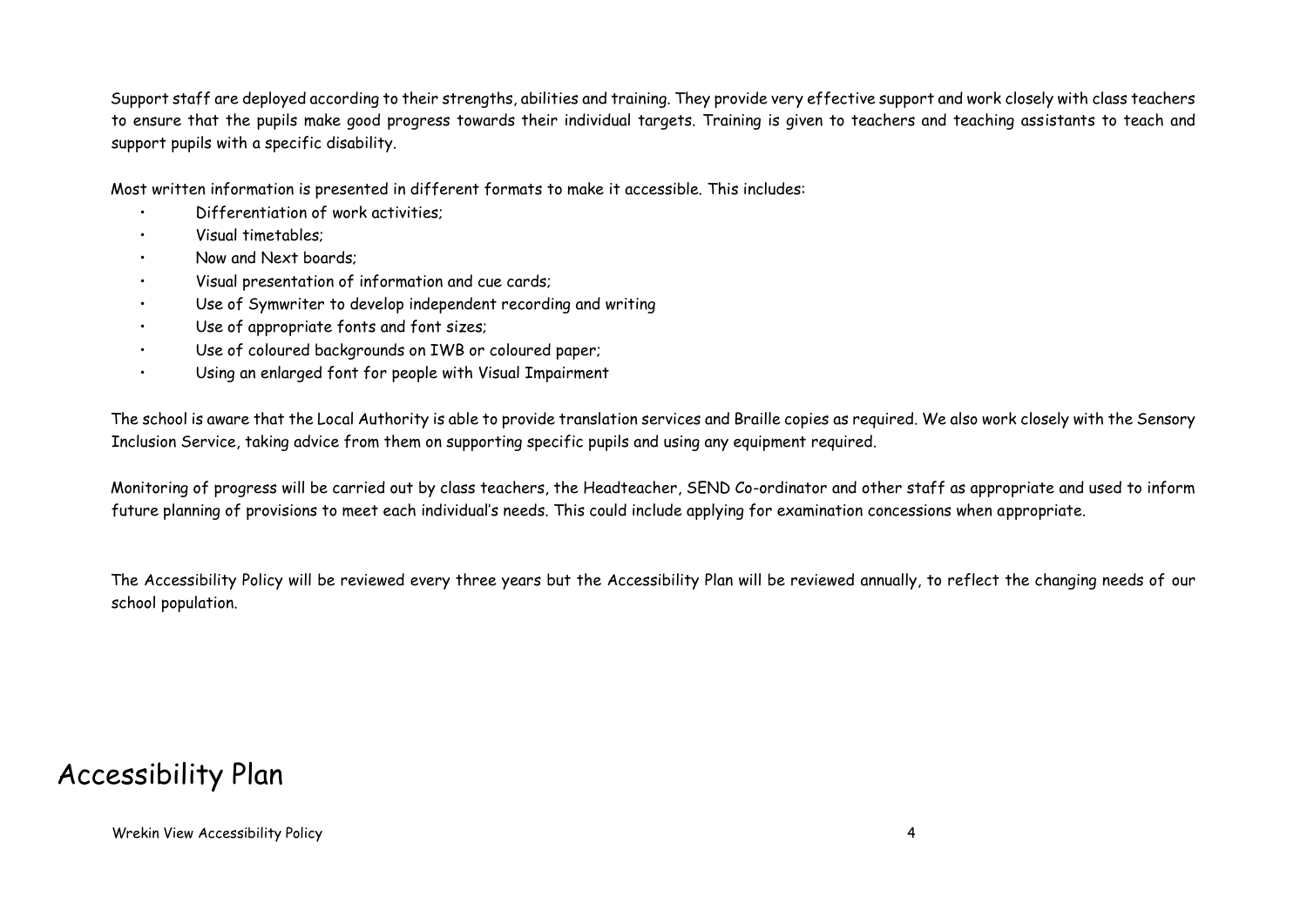#### **Outcome 1 : Access to the environment**

| <b>Desired Outcome</b>                                                                                                                                                                                                                                              | Action                                                                                                                                                                                                                                                                                                                                                                                                  | Responsibility                                        | Timescale                                | Success Criteria                                                                                    |
|---------------------------------------------------------------------------------------------------------------------------------------------------------------------------------------------------------------------------------------------------------------------|---------------------------------------------------------------------------------------------------------------------------------------------------------------------------------------------------------------------------------------------------------------------------------------------------------------------------------------------------------------------------------------------------------|-------------------------------------------------------|------------------------------------------|-----------------------------------------------------------------------------------------------------|
| To identify any children in incoming Liaise with feeder school / nursery<br>cohort, or children who transfer at<br>any time during the academic year,<br>who may have specific special<br>educational needs or a disability<br>which require additional facilities. | Identify specific needs and discuss with LA and<br>parents.<br>Decision to be made as to whether the school can<br>fully meet the needs of the child.<br>Provide appropriate training for relevant staff.<br>Transition meetings and extra visits (if necessary)                                                                                                                                        | Headteacher /<br><b>SENDCo</b>                        | Annually<br>As required                  | LA and school work in partnership and make all<br>reasonable endeavours to enable access.           |
| To ensure all disabled pupils are<br>able to take part in off-site visits                                                                                                                                                                                           | Consideration of the location/facilities provided<br>for the visit when making a booking.<br>Purchase / liaise with outside agencies to get<br>equipment needed. Liaise with external agencies to<br>make reasonable adaptations for pupils with a<br>hearing or visual impairment. This includes<br>staffing, location and resources.<br>Hire a coach which can cater for wheelchairs if<br>necessary. | Class teacher<br>year group<br>Leader<br>Office staff | Termly for<br>each visit<br>As required. | All pupils, regardless of disability will be able to<br>access all the school visits that we go on. |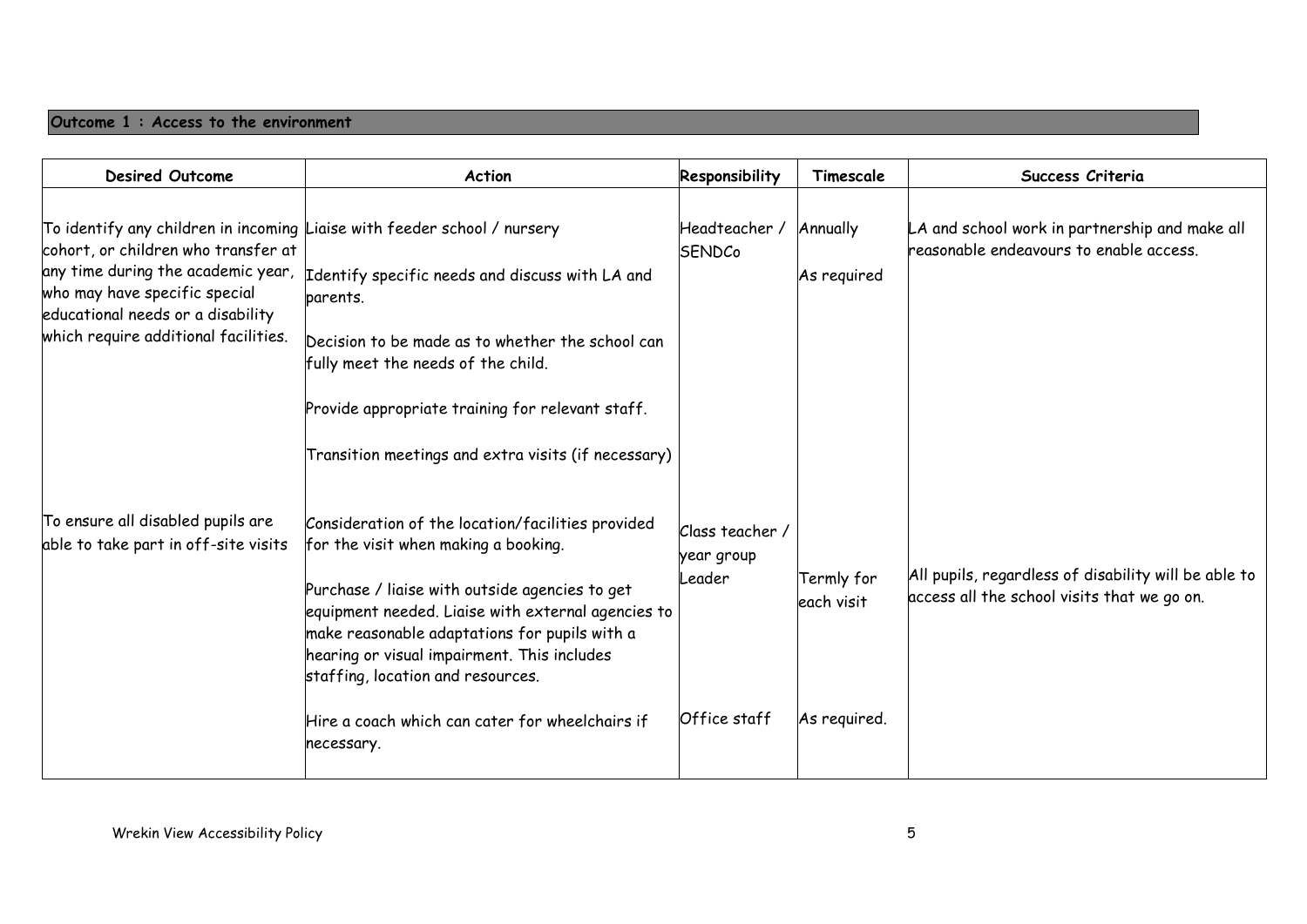| To improve the physical<br>environment of the school<br>to increase the extent to<br>which children, staff or<br>adults with a disability can<br>take advantage of<br>education and associated<br>services. | Take account of the needs of children,<br>staff and visitors with physical<br>difficulties and sensory impairments when<br>planning and undertaking future<br>improvements and refurbishments of the<br>site and premises, such as improved<br>access, lighting, and colour schemes and<br>more accessible facilities and fittings.<br>Create a risk assessment for each child<br>or staff member with a disability; Provide<br>additional lunchtime support as needed to<br>enable children with disabilities to access<br>the adventure playground / school field;<br>Provide a ground floor meeting room and a<br>disabled parking space for parents with a<br>disability to attend meetings and park<br>their vehicle.<br>Ensure disabled car parking, playgrounds<br>and paths are accessible for all by<br>identifying and eliminating hazards<br>through regular safety reviews. | Headteacher/<br>SENCo /<br>Site<br>Supervisor /<br>Governors | Termly<br>review of<br>grounds<br>Yearly risk<br>assessment<br>for pupils and<br>staff<br>completed in<br>September<br>each year and<br>checked<br>termly. | Enabling needs to be met where<br>possible and children (staff and<br>parents) with a disability to have<br>equal and safe access to all of<br>the areas of the school. |
|-------------------------------------------------------------------------------------------------------------------------------------------------------------------------------------------------------------|-----------------------------------------------------------------------------------------------------------------------------------------------------------------------------------------------------------------------------------------------------------------------------------------------------------------------------------------------------------------------------------------------------------------------------------------------------------------------------------------------------------------------------------------------------------------------------------------------------------------------------------------------------------------------------------------------------------------------------------------------------------------------------------------------------------------------------------------------------------------------------------------|--------------------------------------------------------------|------------------------------------------------------------------------------------------------------------------------------------------------------------|-------------------------------------------------------------------------------------------------------------------------------------------------------------------------|
|-------------------------------------------------------------------------------------------------------------------------------------------------------------------------------------------------------------|-----------------------------------------------------------------------------------------------------------------------------------------------------------------------------------------------------------------------------------------------------------------------------------------------------------------------------------------------------------------------------------------------------------------------------------------------------------------------------------------------------------------------------------------------------------------------------------------------------------------------------------------------------------------------------------------------------------------------------------------------------------------------------------------------------------------------------------------------------------------------------------------|--------------------------------------------------------------|------------------------------------------------------------------------------------------------------------------------------------------------------------|-------------------------------------------------------------------------------------------------------------------------------------------------------------------------|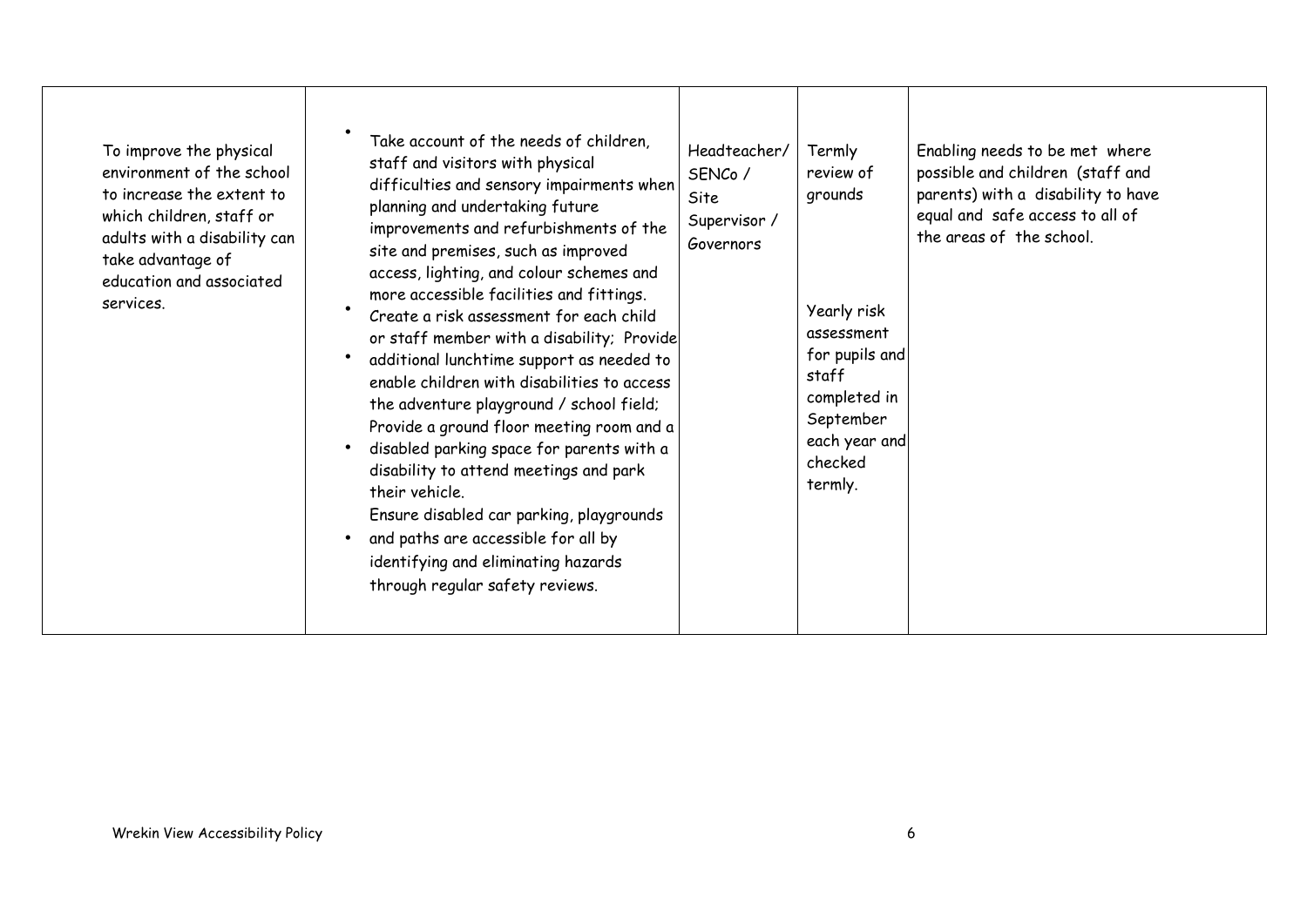#### **Outcome 2: Access to Information**

| <b>Desired Outcome</b>                                                                                                                                                   | <b>Action</b>                                                                                                                                                                                                                                                                                                                                                                                                                                                                                                                                                                                                                                                                                                                    | Responsibility                                                                                                                                               | Timescale              | Success Criteria                                                                                                                                                                                                                                                                                                            |
|--------------------------------------------------------------------------------------------------------------------------------------------------------------------------|----------------------------------------------------------------------------------------------------------------------------------------------------------------------------------------------------------------------------------------------------------------------------------------------------------------------------------------------------------------------------------------------------------------------------------------------------------------------------------------------------------------------------------------------------------------------------------------------------------------------------------------------------------------------------------------------------------------------------------|--------------------------------------------------------------------------------------------------------------------------------------------------------------|------------------------|-----------------------------------------------------------------------------------------------------------------------------------------------------------------------------------------------------------------------------------------------------------------------------------------------------------------------------|
| To continue to make available, as<br>required, written information in<br>alternative forms, or staff to<br>consider how they can share<br>information with stakeholders. | Some use of videos made by staff with key<br>messages, rather than written material, which<br>are shared on Class Dojo or the website.<br>Material can also be translated to support<br>speakers of other languages and also to meet the<br>needs of those with English as an Additional<br>Language.<br>Face to face contact with parents to share key<br>information. Parents can book meetings with<br>staff to discuss concerns.<br>Use of translators to support in meetings with<br>parents whose English is a second language.<br>Using the Sensory Inclusion Service, the School<br>has access to a Braille Machine, Guide Dogs<br>service and provision to make available material in<br>large print and sensory books. | Class teachers<br>Class Teacher /<br>Parents to use<br>translation<br>service.<br>All staff<br>Adult in school<br>leading on the<br>meeting.<br><b>SENCO</b> | Ongoing<br>As required | The school can provide written<br>information in a variety of formats<br>to meet specific needs and the<br>needs of parents.<br>The school endeavour to get key<br>messages across to parents by the<br>use of videos or face to face info<br>rather than written forms.<br>School limit the number of emails<br>sent home. |
|                                                                                                                                                                          |                                                                                                                                                                                                                                                                                                                                                                                                                                                                                                                                                                                                                                                                                                                                  |                                                                                                                                                              |                        |                                                                                                                                                                                                                                                                                                                             |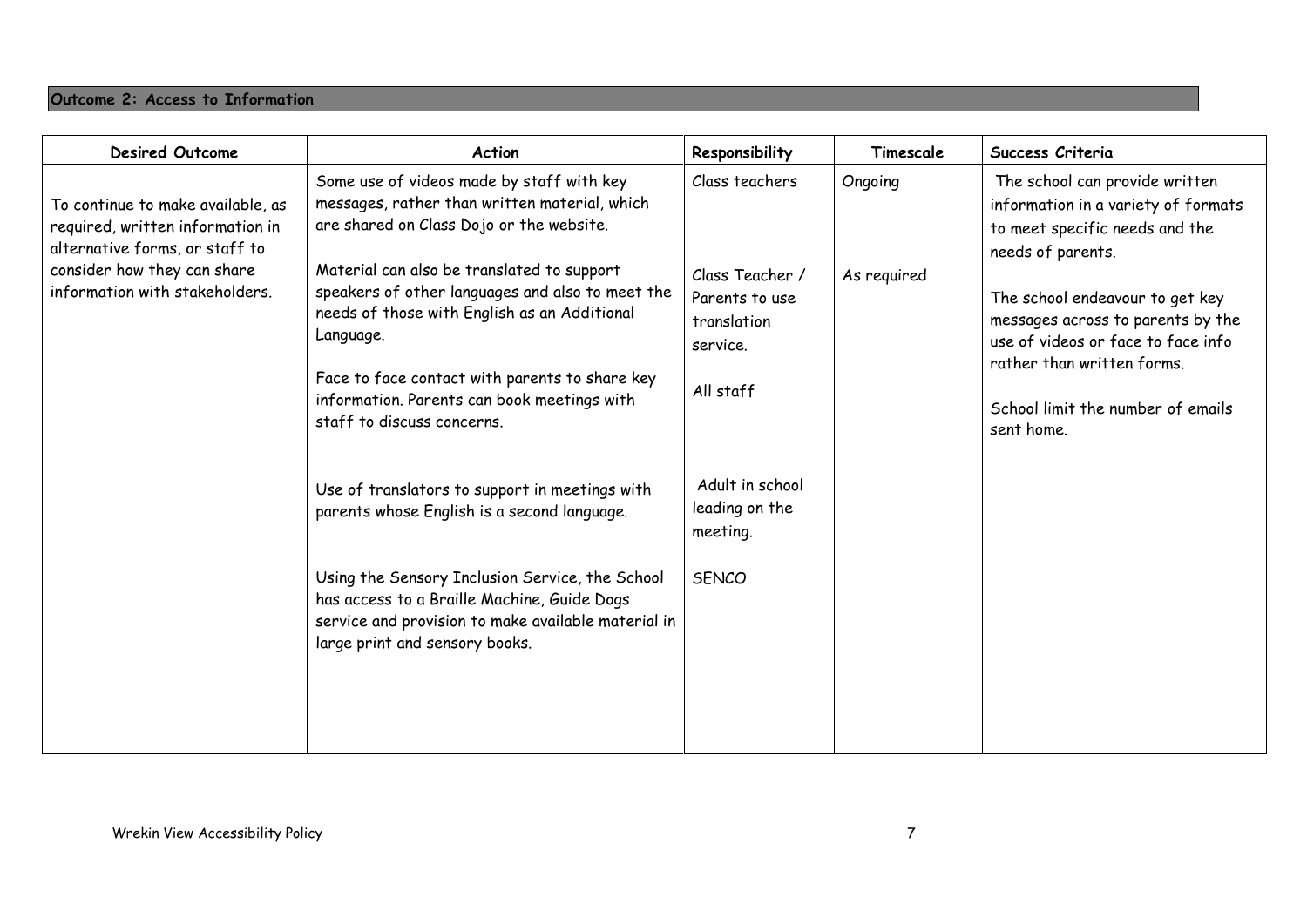#### **Outcome 3: Access to the curriculum**

| Target                                                                                                                                                                                                     | <b>Action/Notes</b>                                                                                                                                                                                                                                                                                                                                     | Responsibility                       | Timescale                    | Outcome                                                                                                                                                                                                                               |
|------------------------------------------------------------------------------------------------------------------------------------------------------------------------------------------------------------|---------------------------------------------------------------------------------------------------------------------------------------------------------------------------------------------------------------------------------------------------------------------------------------------------------------------------------------------------------|--------------------------------------|------------------------------|---------------------------------------------------------------------------------------------------------------------------------------------------------------------------------------------------------------------------------------|
| Make equipment available for<br>children to provide access to<br>curriculum to meet a variety of<br>individual needs.                                                                                      | Assess individual needs and obtain appropriate<br>equipment e.g. sit n move wedge, writing slopes,<br>pencil grips, coloured overlays, size of font, ICT<br>equipment, translated word mats etc<br>Provide pupils with a visual impairment with time<br>and resources to learn to Braille and use the SIS<br>to prepare learning materials for lessons. | SENDCo<br>Class Teachers<br>VI Team. | Ongoing                      | The school has suitable equipment to<br>support access to the curriculum for<br>children with specific learning<br>difficulties e.g. dyspraxia.<br>The school has adapted resources<br>and equipment for visually impaired<br>pupils. |
| To continue to provide Makaton<br>signing in the Early Years, where<br>this is deemed necessary by a<br>speech therapist.                                                                                  | New staff to endeavour to learn key signs used in<br>school.<br>Training available for new staff (via speech<br>therapy invite)                                                                                                                                                                                                                         | All staff                            | As required for<br>new staff | Pupils in Wrekin Giants and Nursery<br>become familiar with basic Makaton<br>signs. A small number of pupils in the<br>Language Class may use this too.                                                                               |
| To create positive images of<br>equality within the school so that<br>pupils grow into adults who have<br>some understanding of the needs<br>of disabled people and the<br>diversity of the world we live. | Promotion of British Values, including tolerance,<br>through our whole school curriculum offer.<br>Specific activities in our PSHE planning and<br>lessons, whole school values assemblies and<br>special events such as 'No pens day', Children in<br>Need and Comic Relief and multicultural<br>celebrations.                                         | Whole staff,<br>All staff            | Ongoing                      | The school promotes equality for all.                                                                                                                                                                                                 |